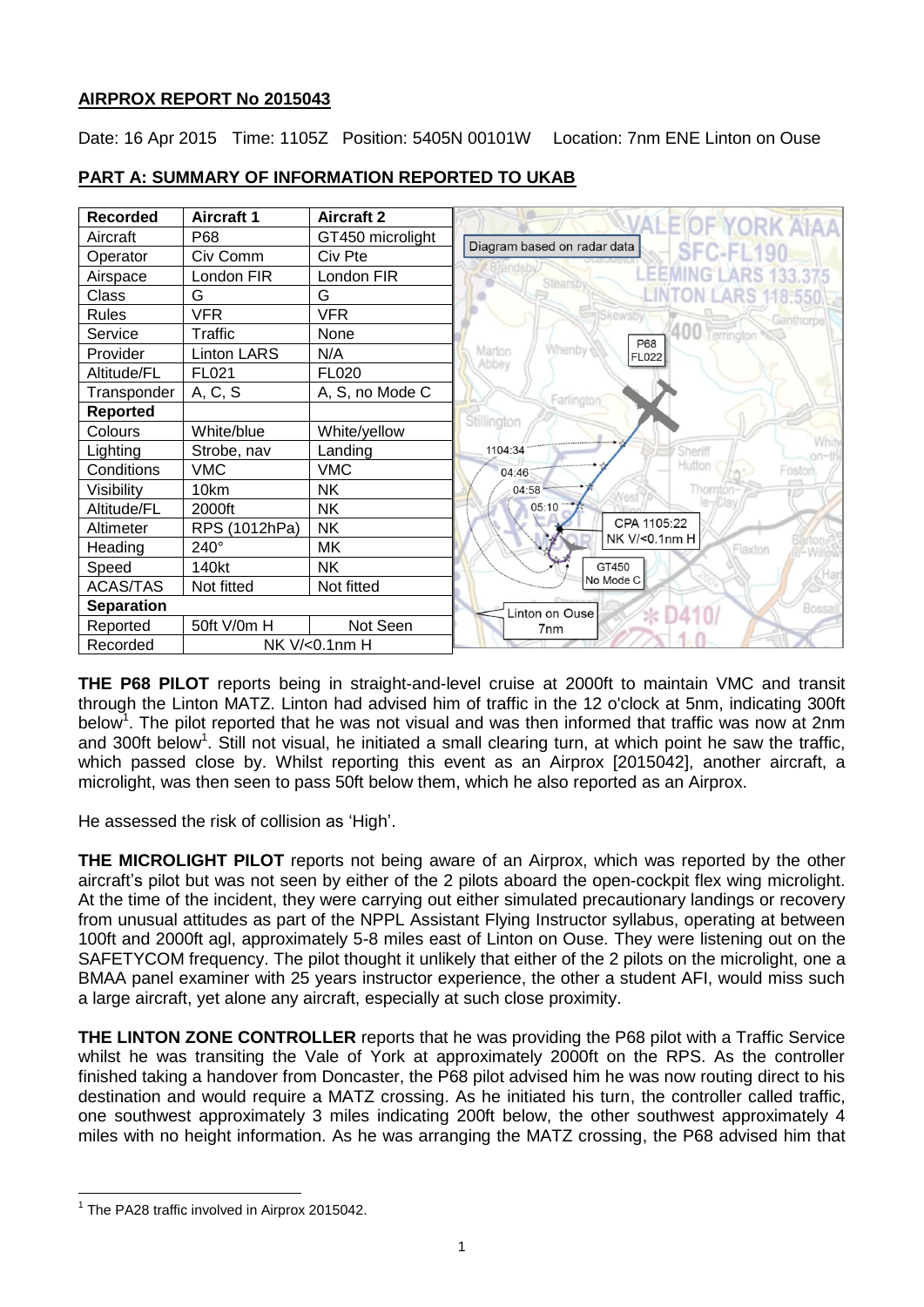he was filing an Airprox on the traffic that was called first (200ft below) [see Airprox 2015042] and shortly after informed him he was also filing an Airprox on the other traffic with no height information.

He perceived the severity of the incident as 'Low'.

**THE LINTON SUPERVISOR** reports traffic levels for the controller were low to medium. The supervisor did not witness the incident directly; however, the controller highlighted the incident to him seconds after the Airprox was declared on frequency. General traffic levels in the vicinity of Linton were high as would be expected in good conditions; the congestion was exacerbated by a few clouds at 3500ft.

#### **Factual Background**

The weather at RAF Linton on Ouse was recorded as follows:

METAR EGXU 161050Z 26002KT 9999 FEW035 BKN150 BKN220 11/03 Q1017 BLU NOSIG METAR EGXU 161150Z 23003KT 9999 FEW035 BKN150 12/04 Q1017 BLU NOSIG

A transcript of the Linton Zone RTF was provided, as follows:

| <b>From</b> | To   | <b>Speech Transcription</b>                                                                                                                                                                                                                                                                      | <b>Time</b> |
|-------------|------|--------------------------------------------------------------------------------------------------------------------------------------------------------------------------------------------------------------------------------------------------------------------------------------------------|-------------|
| P68         | Zone | [P68 C/S], request a MATZ transit direct [destination], [P68 C/S]                                                                                                                                                                                                                                | 1103:00     |
| Zone        | P68  | Station calling Linton Zone, say again you're stepped on                                                                                                                                                                                                                                         | 1103:27     |
| P68         | Zone | Its [P68 C/S] for a MATZ transit errr, to route direct [destination]                                                                                                                                                                                                                             | 1103:30     |
| Zone        | P68  | Roger and you've got traffic south 3 miles manouvering, similar altitude.                                                                                                                                                                                                                        | 1103:39     |
| P68         | Zone | Looking for the traffic and we are also good visual with the one to the north of<br>us [P68 C/S]                                                                                                                                                                                                 | 1103:42     |
| Zone        | P68  | Roger, and you've got further traffic south west 3 miles, manouvering, no<br>height information                                                                                                                                                                                                  | 1103:45     |
| P68         | Zone | Looking for the traffic [P68 C/S]                                                                                                                                                                                                                                                                | 1103:51     |
| Zone        | P68  | Are you happy to maintain altitude 2200ft for your MATZ transit and no closer<br>than 3 miles from the overhead?                                                                                                                                                                                 | 1103:55     |
| P68         | Zone | Errrr, yeah we will route to the south, and request 2000ft to remain VMC                                                                                                                                                                                                                         | 1104:00     |
| Zone        | P68  | Roger, descend and maintain 2000ft                                                                                                                                                                                                                                                               | 1104:07     |
| P68         | Zone | 2000ft [P68 C/S]                                                                                                                                                                                                                                                                                 | 1104:12     |
| Zone        | P68  | Previously called traffic South 1 mile, tracking north 200ft below.                                                                                                                                                                                                                              | 1104:30     |
| P68         | Zone | [P68 C/S] we would like to file an Airprox time 1104z                                                                                                                                                                                                                                            | 1104:42     |
| Zone        | P68  | [P68 C/S] say again?                                                                                                                                                                                                                                                                             | 1104:48     |
| P68         | Zone | We would like to file an Airprox, present position at time 1104z                                                                                                                                                                                                                                 | 1104:50     |
| Zone        | P68  | Roger                                                                                                                                                                                                                                                                                            | 1105:00     |
| Zone        | P68  | [P68 C/S] roger is that the one err northbound now, 3 miles, tracking north?                                                                                                                                                                                                                     | 1105:15     |
| P68         | Zone | Err, no visual now but yeah I think it's the one you told us about in our other<br>one errr, sorry there's just a microflight flown right underneath us as well, [P68]<br>C/S] that's two now, in present position. The first one was a P A twenty eight<br>and the second one was a microlight. | 1105:20     |
| Zone        | P68  | Roger, currently painting that traffic is now north one mile tracking north no<br>height information                                                                                                                                                                                             | 1105:33     |
| P68         | Zone | Do you have a registration or callsign for the aircraft? [P68 C/S]                                                                                                                                                                                                                               | 1105:40     |
| Zone        | P68  | Not working me                                                                                                                                                                                                                                                                                   | 1105:42     |
| P68         | Zone | Yeah no problem, thanks very much [P68 C/S]                                                                                                                                                                                                                                                      | 1105:45     |
| P68         | Zone | Just for your records we did take avoiding action, and errr they didn't appear<br>to change track at all [P68 C/S]                                                                                                                                                                               | 1105:50     |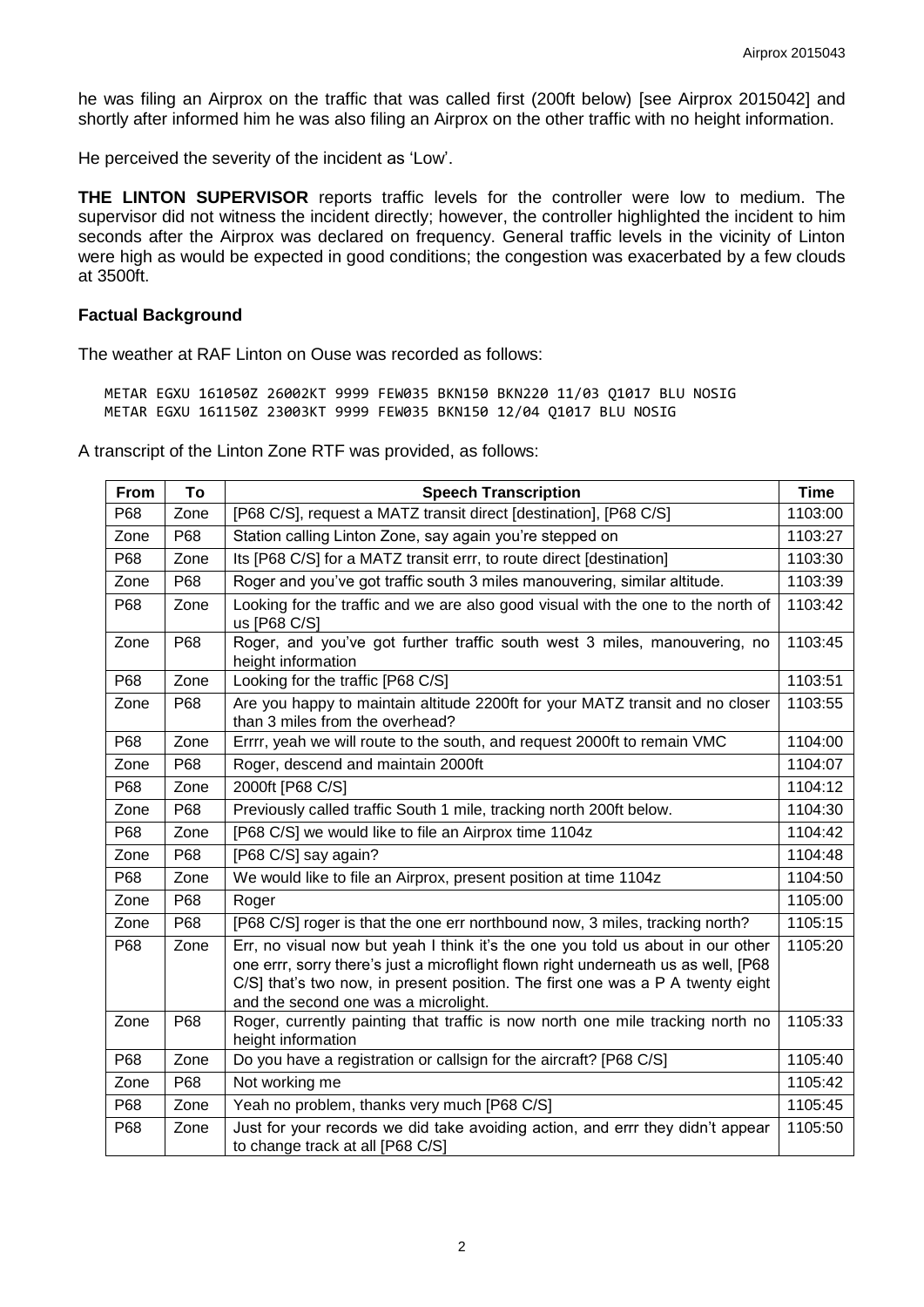### **Analysis and Investigation**

### **Military ATM**

The incident occurred on 16 April 15, at 1105, 7nm east-northeast of RAF Linton-On-Ouse. The incident occurred between a P68 under a Traffic Service with RAF Linton-On-Ouse and a GT450 microlight, not in receipt of an Air Traffic Service. The radar replay was based on the London QNH of 1016 hPa.

At 1103:30, the P68 pilot requested a MATZ transit direct to his destination. The Zone controller passed Traffic Information at 1103:39 (Figure 1) as, "traffic south 3 miles, maneuvering, similar altitude." The P68 pilot reported, "Looking for the traffic and good visual with one to the north of us."



Figure 1: 1103:39 (P68 4532; GT450 7000 without Mode C)

At 1103:45 (Figure 2), Zone transmitted Traffic Information on the microlight, "Roger, and you've got further traffic south west 3 miles, manouvering, no height information." The P68 pilot confirmed that he was 'looking'.



At 1103:55, the Zone controller requested the P68 pilot fly at 2200ft feet, no closer than 3nm from the Linton overhead for a MATZ transit, but the pilot requested 2000ft to remain VMC. The Zone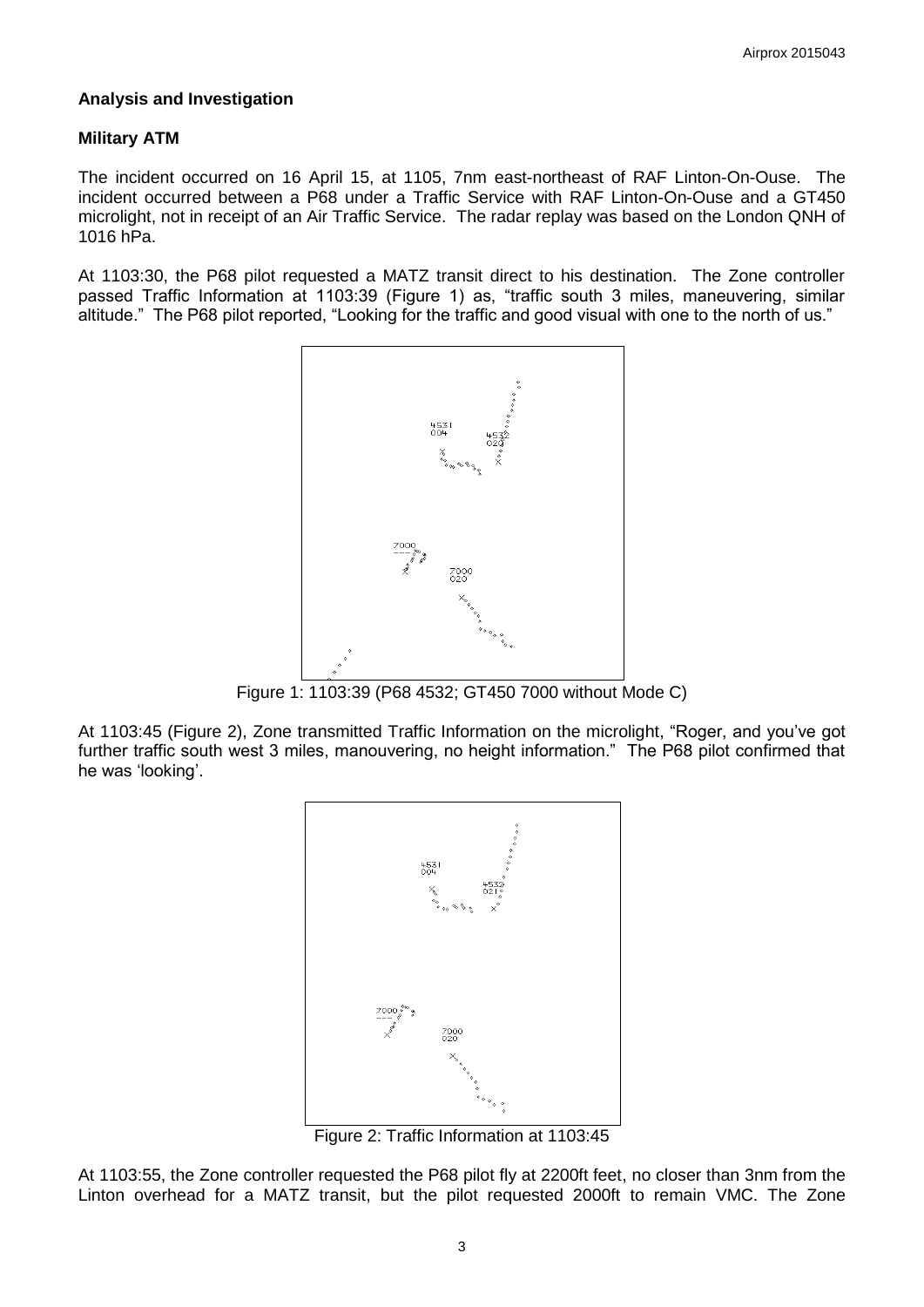controller approved the MATZ crossing at 2000ft. At 1104:30 (Figure 3), the Zone controller updated Traffic Information with, "Previously called traffic, south 1 mile, tracking north, and 200 feet below."



Figure 3: Traffic update at 1104:30

At 1104:42, the P68 pilot declared an Airprox with a PA28 [Airprox 2015042]. At 1105:15, the Zone controller requested if the Airprox was with traffic northbound by 3nm, tracking north, and the pilot responded, "Err, no visual now but yeah I think it was the one you told us about in our other one. Er sorry, there's a microlight flown right underneath us as well. [P68 C/S] that's two now, in present position. The first one was a PA28 and the second one was a microlight."

The normal barriers to an incident in Class G airspace would be radar-derived Traffic Information, ACAS/TAS and 'see-and-avoid'. Neither aircraft was fitted with TCAS or a TAS. Traffic Information was passed at 3nm on the microlight. The microlight completed a 180° turn and converged with the P68 as the pilot was discussing the first Airprox with the controller; no Traffic Information update was offered as the microlight converged with the P68. The controller had five aircraft on frequency and recalled conducting a handover at the time of this Airprox.

### **UKAB Secretariat**

The P68 and microlight pilots shared an equal responsibility for collision avoidance and not to operate in such proximity to other aircraft as to create a collision hazard<sup>2</sup>. If the incident geometry is considered as head-on or nearly so then both pilots were required to turn to the right<sup>3</sup>.

#### **Summary**

An Airprox was reported when a P68 and a GT450 flew into proximity at 1105 on Thursday 16<sup>th</sup> April 2015, 7nm east-northeast of RAF Linton on Ouse. Both pilots were operating under VFR in VMC in the Class G airspace of the Vale of York AIAA, the P68 pilot in receipt of a Traffic Service from Linton Zone and the microlight pilot not in receipt of an Air Traffic Service.

 2 SERA.3205 Proximity.

 $3$  SERA.3210 Right-of-way (c) (1) Approaching head-on.